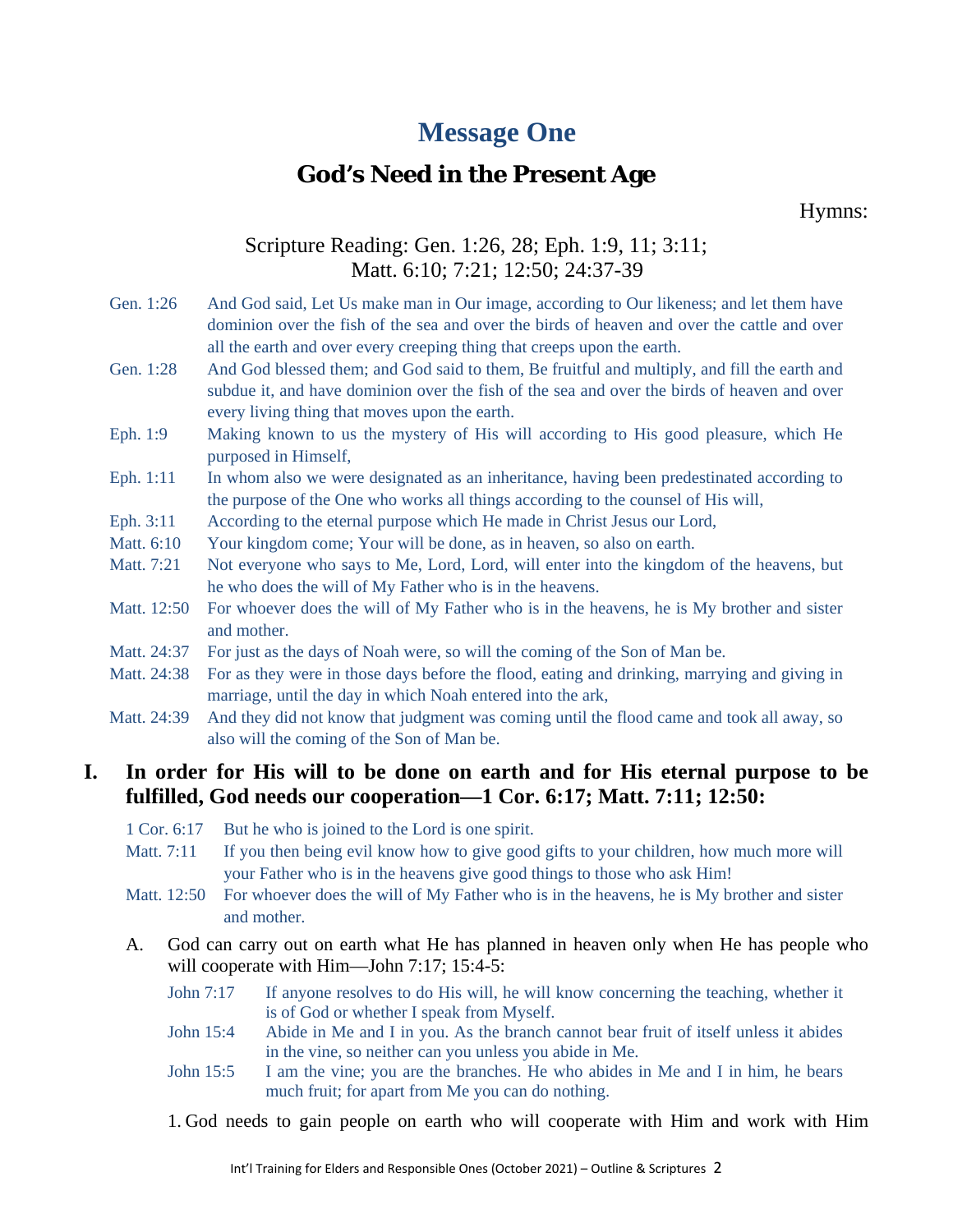according to His mind—Phil. 3:15; Col. 3:2.

- Phil. 3:15 Let us therefore, as many as are full-grown, have this mind; and if in anything you are otherwise minded, this also God will reveal to you.
- Col. 3:2 Set your mind on the things which are above, not on the things which are on the earth.
- 2. As long as there are those who are of the same mind as God and are willing to work with Him, God's work will be carried out on earth—1 Cor. 15:58; 16:10.
	- 1 Cor. 15:58 Therefore, my beloved brothers, be steadfast, immovable, always abounding in the work of the Lord, knowing that your labor is not in vain in the Lord.
	- 1 Cor. 16:10 Now if Timothy comes, see that he is with you without fear; for he is working the work of the Lord, even as I am.
- B. Our eyes need to be opened to see that God has His limitations and to see how we should cooperate with Him—Matt. 6:10; 18:18-19; 2 Cor. 6:1:
	- Matt. 6:10 Your kingdom come; Your will be done, as in heaven, so also on earth.
	- Matt. 18:18 Truly I say to you, Whatever you bind on the earth shall have been bound in heaven, and whatever you loose on the earth shall have been loosed in heaven.
	- Matt. 18:19 Again, truly I say to you that if two of you are in harmony on earth concerning any matter for which they ask, it will be done for them from My Father who is in the heavens.
	- 2 Cor. 6:1 And working together with Him, we also entreat you not to receive the grace of God in vain;
	- 1. God is omnipotent, but His omnipotence is subject to limitations because He must have certain conditions suitable for His working—John 7:17; Matt. 7:21.
		- John 7:17 If anyone resolves to do His will, he will know concerning the teaching, whether it is of God or whether I speak from Myself.
		- Matt. 7:21 Not everyone who says to Me, Lord, Lord, will enter into the kingdom of the heavens, but he who does the will of My Father who is in the heavens.
	- 2. Man was created with a free will; the limitations of God began at this point—Gen. 1:26:
		- Gen. 1:26 And God said, Let Us make man in Our image, according to Our likeness; and let them have dominion over the fish of the sea and over the birds of heaven and over the cattle and over all the earth and over every creeping thing that creeps upon the earth.
		- a. In creation God put His almighty power under the limitation of the human will—v. 28; 2:9, 16-17.
			- Gen. 1:28 And God blessed them; and God said to them, Be fruitful and multiply, and fill the earth and subdue it, and have dominion over the fish of the sea and over the birds of heaven and over every living thing that moves upon the earth.
			- Gen. 2:9 And out of the ground Jehovah God caused to grow every tree that is pleasant to the sight and good for food, as well as the tree of life in the middle of the garden and the tree of the knowledge of good and evil.
			- Gen. 2:16 And Jehovah God commanded the man, saying, Of every tree of the garden you may eat freely,
			- Gen. 2:17 But of the tree of the knowledge of good and evil, of it you shall not eat; for in the day that you eat of it you shall surely die.
		- b. God wants the human will to be on His side; therefore, He accepts the limitation that this desire entails—John 4:34; 5:30; 6:38; Rom. 12:2-3.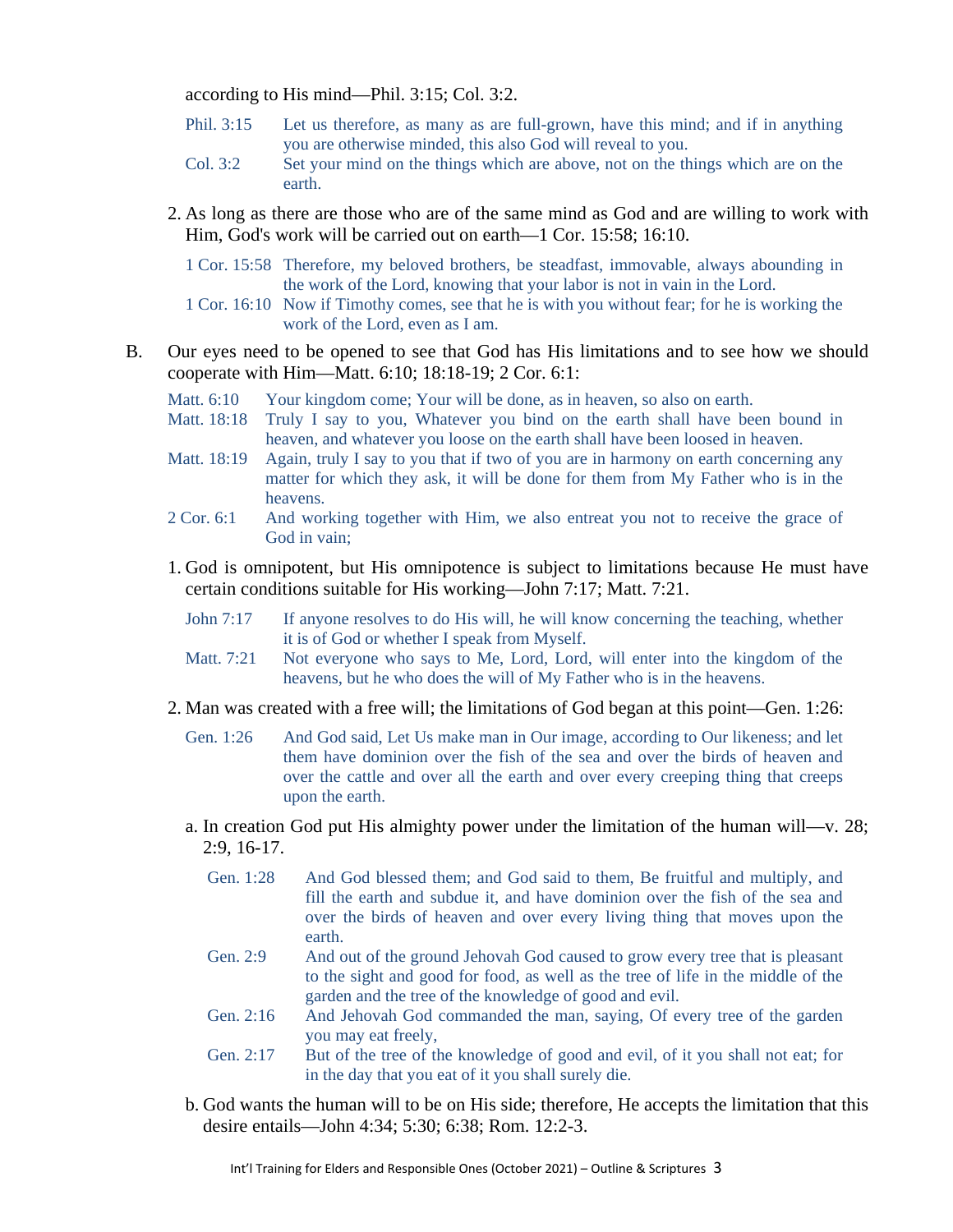- John 4:34 Jesus said to them, My food is to do the will of Him who sent Me and to finish His work.
- John 5:30 I can do nothing from Myself; as I hear, I judge, and My judgment is just, because I do not seek My own will but the will of Him who sent Me.
- John 6:38 For I have come down from heaven not to do My own will but the will of Him who sent Me.
- Rom. 12:2 And do not be fashioned according to this age, but be transformed by the renewing of the mind that you may prove what the will of God is, that which is good and well pleasing and perfect.
- Rom. 12:3 For I say, through the grace given to me, to everyone who is among you, not to think more highly of himself than he ought to think, but to think so as to be sober-minded, as God has apportioned to each a measure of faith.
- 3. As members of Christ's organic, mystical Body, we are either expressing Him or limiting Him—1 Cor. 12:12-13, 18-20, 27:
	- 1 Cor. 12:12 For even as the body is one and has many members, yet all the members of the body, being many, are one body, so also is the Christ.
	- 1 Cor. 12:13 For also in one Spirit we were all baptized into one body, whether Jews or Greeks, whether slaves or free, and were all given to drink one Spirit.
	- 1 Cor. 12:18 But now God has placed the members, each one of them, in the body, even as He willed.
	- 1 Cor. 12:19 And if all were one member, where would the body be?
	- 1 Cor. 12:20 But now the members are many, but the body one.
	- 1 Cor. 12:27 Now you are the body of Christ, and members individually.
	- a. The Lord needs to bring us to the point where we have nothing to hinder Him from doing whatever He wills—6:17; Matt. 6:10; 7:21; 12:50; Eph. 1:1, 9; 5:17.
		- 1 Cor. 6:17 But he who is joined to the Lord is one spirit.
		- Matt. 6:10 Your kingdom come; Your will be done, as in heaven, so also on earth.
		- Matt. 7:21 Not everyone who says to Me, Lord, Lord, will enter into the kingdom of the heavens, but he who does the will of My Father who is in the heavens.
		- Matt. 12:50 For whoever does the will of My Father who is in the heavens, he is My brother and sister and mother.
		- Eph. 1:1 Paul, an apostle of Christ Jesus through the will of God, to the saints who are in Ephesus and are faithful in Christ Jesus:
		- Eph. 1:9 Making known to us the mystery of His will according to His good pleasure, which He purposed in Himself,
		- Eph. 5:17 Therefore do not be foolish, but understand what the will of the Lord is.
	- b. Once the Lord has brought us to a place of total responsiveness to Him, He will have a free and unhindered way to accomplish His will; then there will be nothing that God cannot do to carry out His purpose on earth—Matt. 6:10; 26:39, 42; Heb. 13:21.

| Matt. 6:10  | Your kingdom come; Your will be done, as in heaven, so also on earth.                 |
|-------------|---------------------------------------------------------------------------------------|
| Matt. 26:39 | And going forward a little, He fell on His face and prayed, saying, My Father,        |
|             | if it is possible, let this cup pass from Me; yet not as I will, but as You will.     |
| Matt. 26:42 | Again, going away a second time, He prayed, saying, My Father, if this                |
|             | cannot pass away unless I drink it, Your will be done.                                |
|             | Heb. 13:21 Perfect you in every good work for the doing of His will, doing in us that |
|             | which is well pleasing in His sight through Jesus Christ; to Him be the glory         |
|             | forever and ever. Amen.                                                               |

#### **II. God needs man to recover the earth—Gen. 1:26, 28; Matt. 6:10; Rev. 5:10:**

Gen. 1:26 And God said, Let Us make man in Our image, according to Our likeness; and let them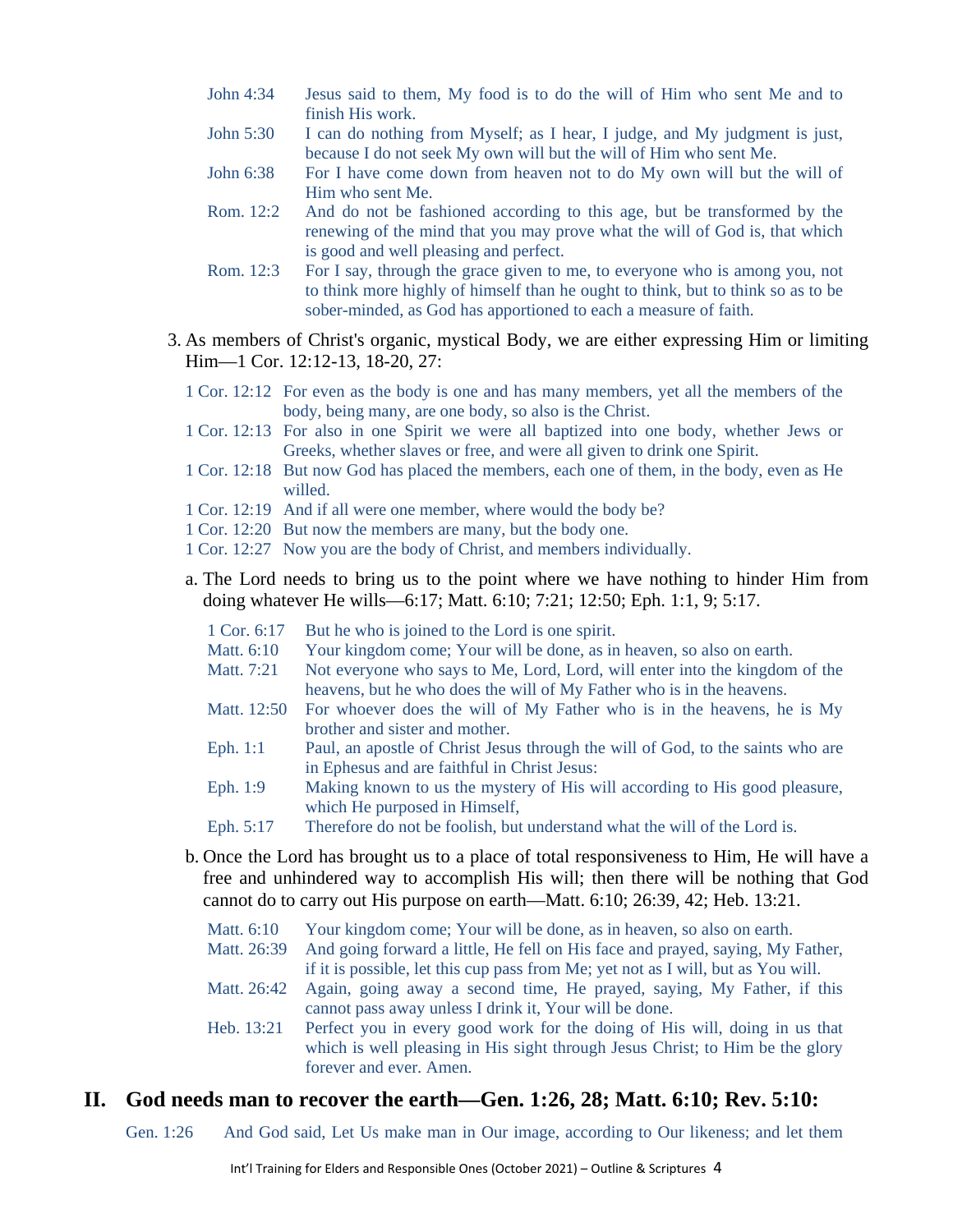have dominion over the fish of the sea and over the birds of heaven and over the cattle and over all the earth and over every creeping thing that creeps upon the earth.

- Gen. 1:28 And God blessed them; and God said to them, Be fruitful and multiply, and fill the earth and subdue it, and have dominion over the fish of the sea and over the birds of heaven and over every living thing that moves upon the earth.
- Matt. 6:10 Your kingdom come; Your will be done, as in heaven, so also on earth.
- Rev. 5:10 And have made them a kingdom and priests to our God; and they will reign on the earth.
- A. Man was created by God to have dominion over the earth, to subdue it, conquer it, and thereby recover the earth for God—Gen. 1:26, 28.
	- Gen. 1:26 And God said, Let Us make man in Our image, according to Our likeness; and let them have dominion over the fish of the sea and over the birds of heaven and over the cattle and over all the earth and over every creeping thing that creeps upon the earth.
	- Gen. 1:28 And God blessed them; and God said to them, Be fruitful and multiply, and fill the earth and subdue it, and have dominion over the fish of the sea and over the birds of heaven and over every living thing that moves upon the earth.
- B. God's intention in giving man dominion is to subdue God's enemy, Satan, who rebelled against God—vv. 26, 28:
	- Gen. 1:26 And God said, Let Us make man in Our image, according to Our likeness; and let them have dominion over the fish of the sea and over the birds of heaven and over the cattle and over all the earth and over every creeping thing that creeps upon the earth.
	- Gen. 1:28 And God blessed them; and God said to them, Be fruitful and multiply, and fill the earth and subdue it, and have dominion over the fish of the sea and over the birds of heaven and over every living thing that moves upon the earth.
	- 1. Subdue in Genesis 1:28 implies that a war is raging on earth between God and His enemy, Satan; whoever gains the earth will have the victory.
		- Gen. 1:28 And God blessed them; and God said to them, Be fruitful and multiply, and fill the earth and subdue it, and have dominion over the fish of the sea and over the birds of heaven and over every living thing that moves upon the earth.
	- 2. God has a problem, and this problem is Satan, the archangel who rebelled against God and became His enemy in the universe and especially on the earth—Isa. 14:12-14; Ezek. 28:12- 18:
		- Isa. 14:12 How you have fallen from heaven, / O Daystar, son of the dawn! / How you have been hewn down to earth, / You who made nations fall prostrate!
		- Isa. 14:13 But you, you said in your heart: / I will ascend to heaven; / Above the stars of God / I will exalt my throne. / And I will sit upon the mount of assembly / In the uttermost parts of the north.
		- Isa. 14:14 I will ascend above the heights of the clouds; / I will make myself like the Most High.
		- Ezek. 28:12 Son of man, take up a lamentation for the king of Tyre, and say to him, Thus says the Lord Jehovah, O you who sealed up perfection, full of wisdom and perfect in beauty,
		- Ezek. 28:13 You were in Eden, the garden of God. Every precious stone was your covering, sardius, topaz, diamond, chrysolite, onyx, jasper, sapphire, carbuncle, and emerald, with gold. The workmanship of your tambourines and your pipes was prepared with you on the day that you were created.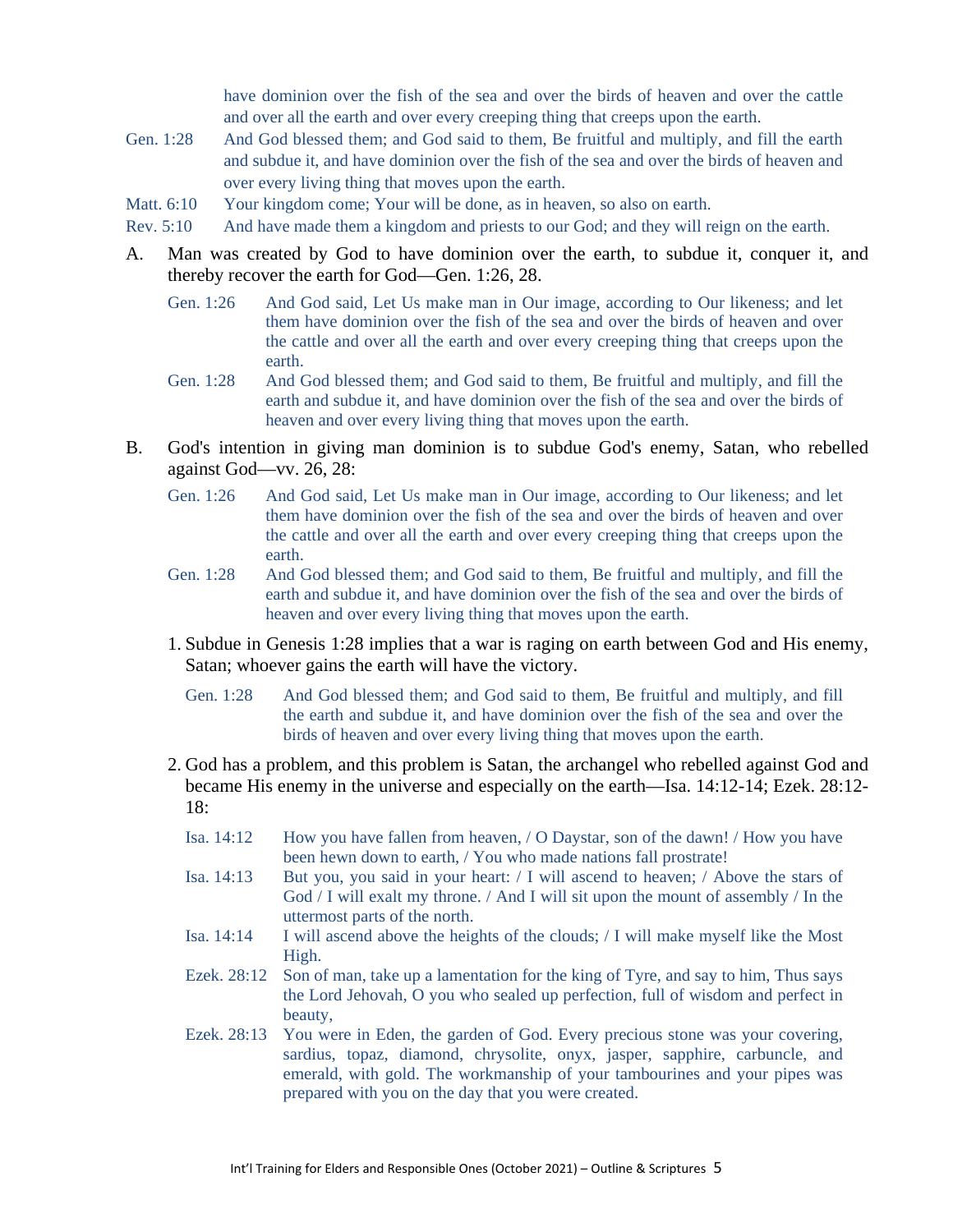- Ezek. 28:14 You were the anointed cherub who covered the Ark; indeed I set you, so that you were upon the holy mountain of God; you walked up and down in the midst of the stones of fire.
- Ezek. 28:15 You were perfect in your ways from the day that you were created, until unrighteousness was found in you.
- Ezek. 28:16 By the abundance of your trading they filled your midst with violence, and you sinned. So I cast you out as profane from the mountain of God, and I destroyed you, O covering cherub, from the midst of the stones of fire.
- Ezek. 28:17 Your heart was lifted up because of your beauty; you corrupted your wisdom by reason of your brightness. I cast you to the ground; I presented you before kings that they may look at you.
- Ezek. 28:18 By the multitude of your iniquities in the unrighteousness of your trading you have profaned your sanctuaries. Therefore I sent forth fire from your midst; it consumed you, and I reduced you to ashes upon the earth in the sight of all those who look at you.
- a. In order to subdue His enemy and thus solve His problem, God gave man authority to rule over all things created by God—Gen. 1:26.
	- Gen. 1:26 And God said, Let Us make man in Our image, according to Our likeness; and let them have dominion over the fish of the sea and over the birds of heaven and over the cattle and over all the earth and over every creeping thing that creeps upon the earth.
- b. Man especially must rule over the earth and even subdue the earth because the earth has been usurped by God's rebellious enemy—v. 28.
	- Gen. 1:28 And God blessed them; and God said to them, Be fruitful and multiply, and fill the earth and subdue it, and have dominion over the fish of the sea and over the birds of heaven and over every living thing that moves upon the earth.
- c. God needs man to exercise His authority over all the creeping things and to subdue and conquer the rebellious earth so that God may recover the earth for His kingdom—Matt. 6:9-10; Rev. 5:10.

| <b>Matt. 6:9</b>          | You then pray in this way: Our Father who is in the heavens, Your name be<br>sanctified:                                                                           |
|---------------------------|--------------------------------------------------------------------------------------------------------------------------------------------------------------------|
| Matt. 6:10<br>Rev. $5:10$ | Your kingdom come; Your will be done, as in heaven, so also on earth.<br>And have made them a kingdom and priests to our God; and they will reign<br>on the earth. |

- 3. God wants to use man to deal with His enemy, and He created man for this purpose; God wants His creature man to deal with His fallen creature Satan—Gen. 1:28.
	- Gen. 1:28 And God blessed them; and God said to them, Be fruitful and multiply, and fill the earth and subdue it, and have dominion over the fish of the sea and over the birds of heaven and over every living thing that moves upon the earth.
- 4. If we do not restore the earth from the hand of Satan, we have not yet achieved God's purpose in creating man to subdue the earth and have dominion; we need to deal with Satan and recover the earth for the benefit of God and to satisfy His need—v. 28; Matt. 6:9-10.
	- Gen. 1:28 And God blessed them; and God said to them, Be fruitful and multiply, and fill the earth and subdue it, and have dominion over the fish of the sea and over the birds of heaven and over every living thing that moves upon the earth.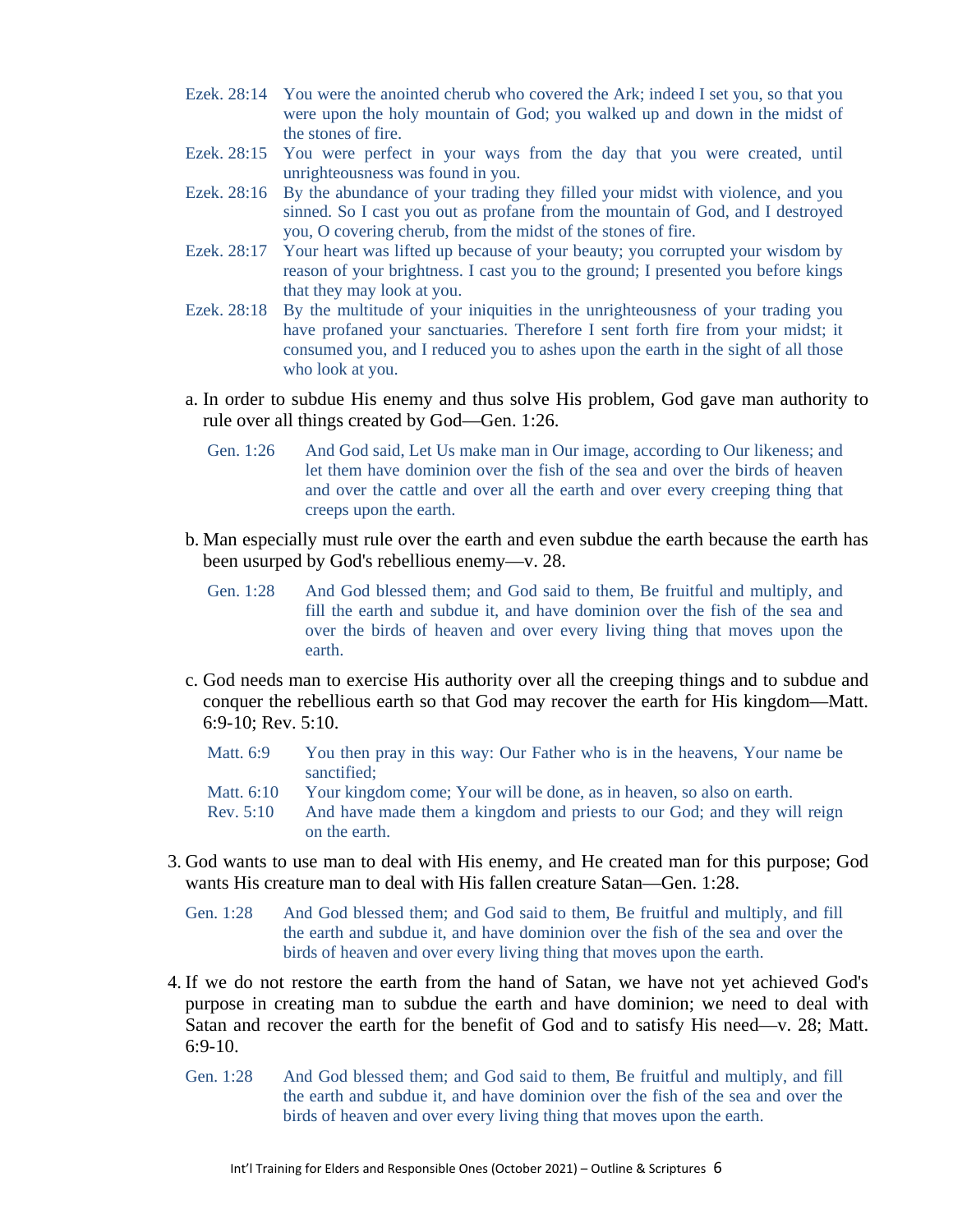- Matt. 6:9 You then pray in this way: Our Father who is in the heavens, Your name be sanctified;
- Matt.  $6:10$  Your kingdom come; Your will be done, as in heaven, so also on earth.

### **III. God needs to end this age—Rom. 12:2; Eph. 2:2; 2 Cor. 4:4; Titus 2:12:**

- Rom. 12:2 And do not be fashioned according to this age, but be transformed by the renewing of the mind that you may prove what the will of God is, that which is good and well pleasing and perfect.
- Eph. 2:2 In which you once walked according to the age of this world, according to the ruler of the authority of the air, of the spirit which is now operating in the sons of disobedience;
- 2 Cor. 4:4 In whom the god of this age has blinded the thoughts of the unbelievers that the illumination of the gospel of the glory of Christ, who is the image of God, might not shine on them.
- Titus 2:12 Training us that, denying ungodliness and worldly lusts, we should live soberly and righteously and godly in the present age,

#### A. The situation before the Lord's coming will be like that in the days of Noah—Matt. 24:37-39:

- Matt. 24:37 For just as the days of Noah were, so will the coming of the Son of Man be.
- Matt. 24:38 For as they were in those days before the flood, eating and drinking, marrying and giving in marriage, until the day in which Noah entered into the ark,
- Matt. 24:39 And they did not know that judgment was coming until the flood came and took all away, so also will the coming of the Son of Man be.
- 1. Noah lived in a crooked and perverse age—Gen. 6:1-22.
	- Gen. 6:1 And when men began to multiply on the surface of the ground, and daughters were born to them,
	- Gen. 6:2 The sons of God saw that the daughters of men were fair; and they took wives for themselves from all whom they chose.
	- Gen. 6:3 And Jehovah said, My Spirit will not strive with man forever, for he indeed is flesh; so his days will be one hundred twenty years.
	- Gen. 6:4 The Nephilim were on the earth in those days-and also afterward-when the sons of God came in to the daughters of men, and they bore children to them; these were the mighty men who were of old the men of renown.
	- Gen. 6:5 And Jehovah saw that the wickedness of man was great in the earth, and that every imagination of the thoughts of his heart was only evil continually.
	- Gen. 6:6 And Jehovah repented that He had made man on the earth, and it grieved Him in His heart.
	- Gen. 6:7 And Jehovah said, I will blot out the man whom I have created from the surface of the ground, from man to beast to creeping things to the birds of heaven; for I repent that I have made them.
	- Gen. 6:8 But Noah found favor in the sight of Jehovah.
	- Gen. 6:9 These are the generations of Noah. Noah was a righteous man, blameless in his generations; and Noah walked with God.
	- Gen. 6:10 And Noah begot three sons: Shem, Ham, and Japheth.
	- Gen. 6:11 And the earth was corrupt before God, and the earth was filled with violence.
	- Gen. 6:12 And God looked on the earth, and behold, it was corrupt; for all flesh had corrupted its way upon the earth.
	- Gen. 6:13 And God said to Noah, The end of all flesh has come before Me, for the earth is filled with violence because of them; and now I am about to destroy them with the earth.
	- Gen. 6:14 Make yourself an ark of gopher wood; you shall make rooms in the ark and shall cover it within and without with pitch.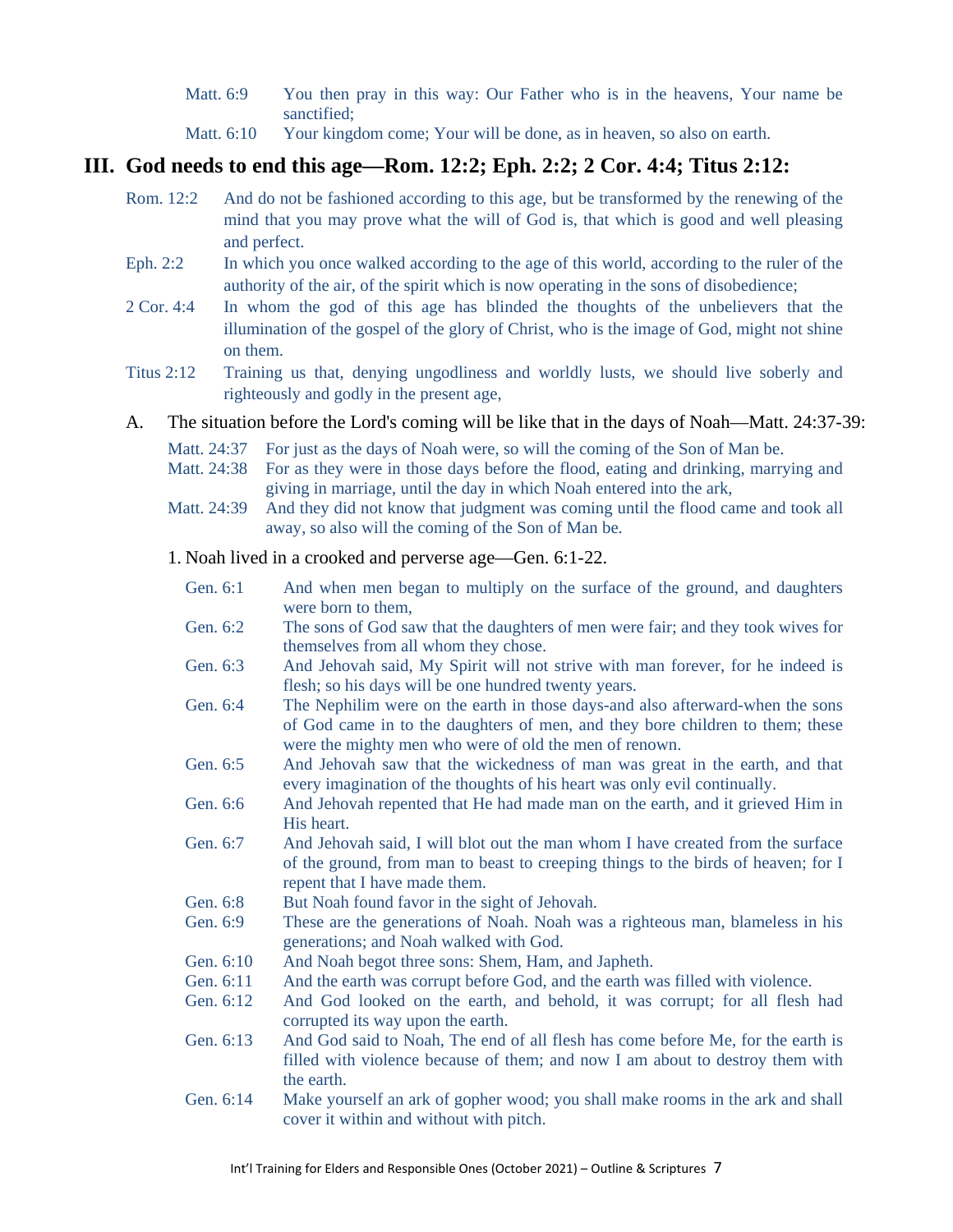- Gen. 6:15 And this is how you shall make it: The length of the ark shall be three hundred cubits, its width fifty cubits, and its height thirty cubits.
- Gen. 6:16 You shall make an opening for light for the ark, and you shall finish it up to a cubit from the top; and you shall put the entrance of the ark in its side; you shall make it with lower, second, and third stories.
- Gen. 6:17 And now I am about to bring a flood of water upon the earth to destroy from under heaven all flesh in which is the breath of life; everything that is on the earth shall die.
- Gen. 6:18 But I will establish My covenant with you, and you shall come into the ark, you and your sons and your wife and your sons' wives with you.
- Gen. 6:19 And of every living thing, of all flesh, two of every kind you shall bring into the ark to preserve them alive with you; they shall be male and female.
- Gen. 6:20 Of the birds according to their kind and of the cattle according to their kind, of every creeping thing of the ground according to its kind, two of every kind will come to you in order to preserve them alive.
- Gen. 6:21 And for your part, take some of every kind of food that is edible, and gather it to yourself, and it will be for food for you and for them.
- Gen. 6:22 And Noah did this; according to all that God commanded him, so he did.
- 2. In Matthew 24:37-39 and Luke 17:26-27 the Lord Jesus likened our age to the days of Noah:
	- Matt. 24:37 For just as the days of Noah were, so will the coming of the Son of Man be.
	- Matt. 24:38 For as they were in those days before the flood, eating and drinking, marrying and giving in marriage, until the day in which Noah entered into the ark,
	- Matt. 24:39 And they did not know that judgment was coming until the flood came and took all away, so also will the coming of the Son of Man be.
	- Luke 17:26 And even as it happened in the days of Noah, so will it be also in the days of the Son of Man:
	- Luke 17:27 They were eating, they were drinking, they were marrying, they were being given in marriage, until the day in which Noah entered into the ark and the flood came and destroyed them all.
	- a. The conditions of evil living that stupefied the generation of Noah before the flood portray the perilous condition of man's living before the great tribulation and the Lord's parousia—Matt. 24:21, 3, 27, 37, 39.
		- Matt. 24:21 For at that time there will be great tribulation, such as has not occurred from the beginning of the world until now, nor shall by any means ever occur.
		- Matt. 24:3 And as He sat on the Mount of Olives, the disciples came to Him privately, saying, Tell us, When will these things be? And what will be the sign of Your coming and of the consummation of the age?
		- Matt. 24:27 For just as the lightning comes forth from the east and shines to the west, so will the coming of the Son of Man be.
		- Matt. 24:37 For just as the days of Noah were, so will the coming of the Son of Man be.
		- Matt. 24:39 And they did not know that judgment was coming until the flood came and took all away, so also will the coming of the Son of Man be.
	- b. If we would participate in the overcomers' rapture to enjoy the Lord's parousia and escape the great tribulation, we must overcome the stupefying effect of man's living today—Luke 21:34-36.
		- Luke 21:34 But take heed to yourselves lest perhaps your hearts be weighed down with debauchery and drunkenness and the anxieties of life, and that day come upon you suddenly as a snare.
		- Luke 21:35 For it will come in upon all those dwelling on the face of all the earth.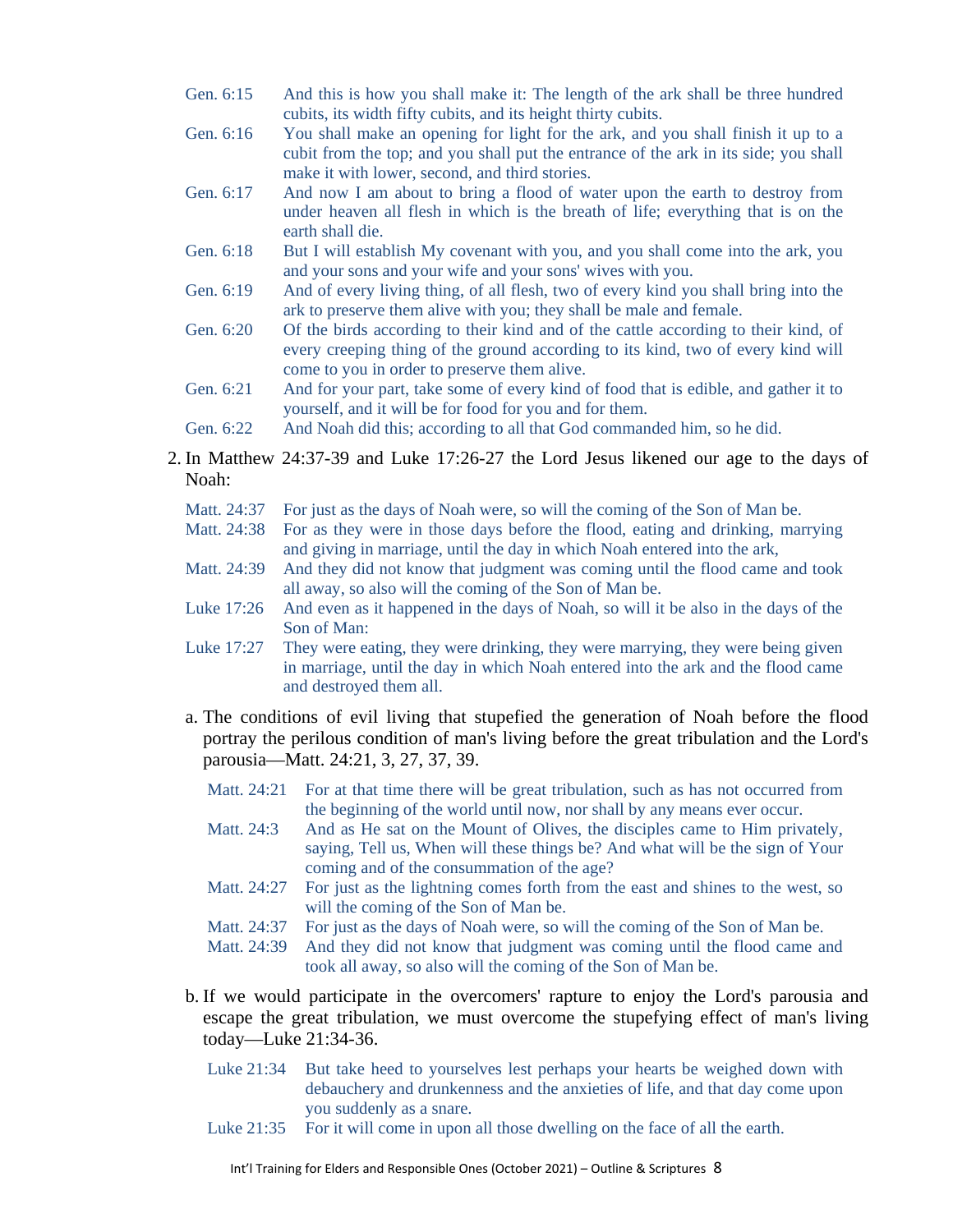Luke 21:36 But be watchful at every time, beseeching that you would prevail to escape all these things which are about to happen and stand before the Son of Man.

- B. Today there are only two things on earth—the crooked and perverted generation and the church as the corporate expression of Christ—Acts 2:40; Phil. 2:15; 1 Cor. 1:2; 12:12, 27.
	- Acts 2:40 And with many other words he solemnly testified and exhorted them, saying, Be saved from this crooked generation.
	- Phil. 2:15 That you may be blameless and guileless, children of God without blemish in the midst of a crooked and perverted generation, among whom you shine as luminaries in the world,
	- 1 Cor. 1:2 To the church of God which is in Corinth, to those who have been sanctified in Christ Jesus, the called saints, with all those who call upon the name of our Lord Jesus Christ in every place, who is theirs and ours:
	- 1 Cor. 12:12 For even as the body is one and has many members, yet all the members of the body, being many, are one body, so also is the Christ.

1 Cor. 12:27 Now you are the body of Christ, and members individually.

C. If we would be the corporate expression of Christ in the church life, we need to be today's "family of Noah" building the corporate Christ as the ark that will deliver us from the crooked and perverted generation and usher us into the coming age of the kingdom of God— Gen. 6:8—8:3; 1 Cor. 12:12; Phil. 2:12-13; 1 Pet. 3:20-21.

| Gen. 6:8  | But Noah found favor in the sight of Jehovah.                                                                   |
|-----------|-----------------------------------------------------------------------------------------------------------------|
| Gen. 6:9  | These are the generations of Noah. Noah was a righteous man, blameless in his                                   |
|           | generations; and Noah walked with God.                                                                          |
| Gen. 6:10 | And Noah begot three sons: Shem, Ham, and Japheth.                                                              |
| Gen. 6:11 | And the earth was corrupt before God, and the earth was filled with violence.                                   |
| Gen. 6:12 | And God looked on the earth, and behold, it was corrupt; for all flesh had corrupted<br>its way upon the earth. |
| Gen. 6:13 | And God said to Noah, The end of all flesh has come before Me, for the earth is                                 |
|           | filled with violence because of them; and now I am about to destroy them with the                               |
|           | earth.                                                                                                          |
| Gen. 6:14 | Make yourself an ark of gopher wood; you shall make rooms in the ark and shall                                  |
|           | cover it within and without with pitch.                                                                         |
| Gen. 6:15 | And this is how you shall make it: The length of the ark shall be three hundred                                 |
|           | cubits, its width fifty cubits, and its height thirty cubits.                                                   |
| Gen. 6:16 | You shall make an opening for light for the ark, and you shall finish it up to a cubit                          |
|           | from the top; and you shall put the entrance of the ark in its side; you shall make it                          |
|           | with lower, second, and third stories.                                                                          |
| Gen. 6:17 | And now I am about to bring a flood of water upon the earth to destroy from under                               |
|           | heaven all flesh in which is the breath of life; everything that is on the earth shall                          |
|           | die.                                                                                                            |
| Gen. 6:18 | But I will establish My covenant with you, and you shall come into the ark, you and                             |
|           | your sons and your wife and your sons' wives with you.                                                          |
| Gen. 6:19 | And of every living thing, of all flesh, two of every kind you shall bring into the ark                         |
|           | to preserve them alive with you; they shall be male and female.                                                 |
| Gen. 6:20 | Of the birds according to their kind and of the cattle according to their kind, of                              |
|           | every creeping thing of the ground according to its kind, two of every kind will                                |
|           | come to you in order to preserve them alive.                                                                    |
| Gen. 6:21 | And for your part, take some of every kind of food that is edible, and gather it to                             |
|           | yourself, and it will be for food for you and for them.                                                         |
| Gen. 6:22 | And Noah did this; according to all that God commanded him, so he did.                                          |
| Gen. 7:1  | Then Jehovah said to Noah, Come into the ark, you and all your household, for you                               |
|           | alone I have seen to be righteous before Me in this generation.                                                 |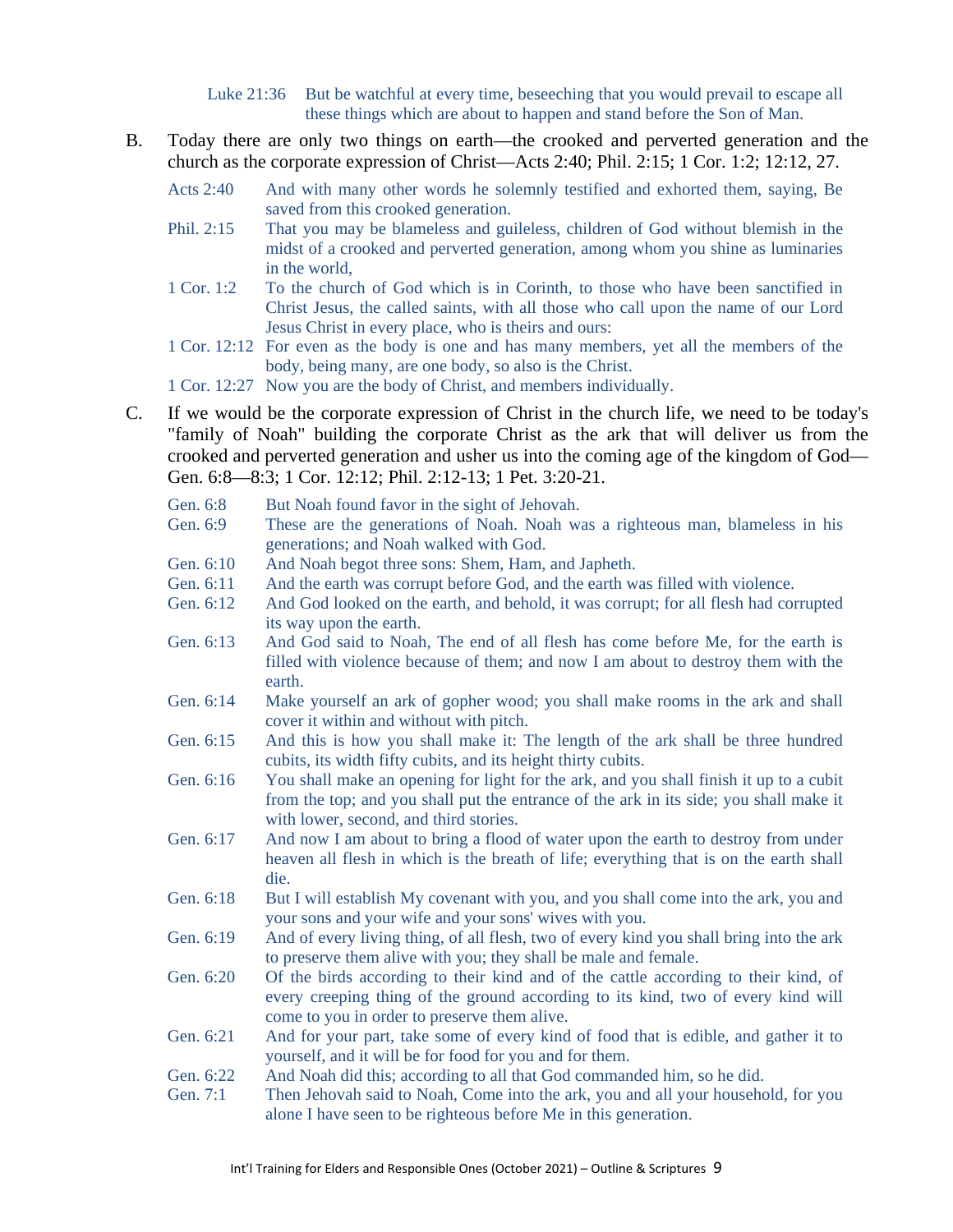- Gen. 7:2 Of every clean animal you shall take with you seven pairs, a male and its female; and of the animals that are not clean two, a male and its female;
- Gen. 7:3 Also of the birds of heaven, seven pairs, male and female; to preserve their offspring alive on the surface of all the earth.
- Gen. 7:4 For in seven more days I will cause it to rain on the earth forty days and forty nights, and every living being that I have made I will blot out from the surface of the ground.
- Gen. 7:5 And Noah did according to all that Jehovah commanded him.
- Gen. 7:6 And Noah was six hundred years old when the flood of waters came upon the earth.
- Gen. 7:7 And Noah and his sons and his wife and his sons' wives with him went into the ark because of the waters of the flood.
- Gen. 7:8 Of clean animals and of animals that are not clean and of birds and of everything that creeps upon the ground,
- Gen. 7:9 Two by two they came into the ark to Noah, male and female, as God had commanded Noah.
- Gen. 7:10 And after the seven days the waters of the flood came upon the earth.
- Gen. 7:11 In the six hundredth year of Noah's life, in the second month, on the seventeenth day of the month, on that very day all the springs of the great deep burst open, and the windows of heaven were opened.
- Gen. 7:12 And the rain fell upon the earth forty days and forty nights.
- Gen. 7:13 On that very same day Noah and Shem and Ham and Japheth, the sons of Noah, and Noah's wife and the three wives of his sons with them entered the ark,
- Gen. 7:14 They and every animal according to its kind and all the cattle according to their kind and every creeping thing that creeps upon the earth according to its kind and every bird according to its kind-every bird, every winged creature.
- Gen. 7:15 And they went into the ark to Noah, two by two of all flesh in which was the breath of life.
- Gen. 7:16 And those who went in, male and female of all flesh, went in as God had commanded him; and Jehovah shut the door behind him.
- Gen. 7:17 And the flood was on the earth forty days; and the waters increased and lifted up the ark, and it rose high above the earth.
- Gen. 7:18 And the waters prevailed and increased greatly upon the earth, and the ark went about on the surface of the waters.
- Gen. 7:19 And when the waters had prevailed exceedingly upon the earth, all the high mountains that were under the entire heaven were covered.
- Gen. 7:20 The waters prevailed fifteen cubits higher, once the mountains were covered.
- Gen. 7:21 And all flesh that moved upon the earth expired: birds and cattle and animals and every swarming thing that swarms upon the earth and all mankind.
- Gen. 7:22 Everything in whose nostrils was the breath of the spirit of life, of all that was on the dry land, died.
- Gen. 7:23 Thus He blotted out every living being that was upon the surface of the ground, from man to beast to creeping things to the birds of heaven. And they were blotted out from the earth. And only Noah was left, and those who were with him in the ark.
- Gen. 7:24 And the waters prevailed upon the earth one hundred fifty days.
- Gen. 8:1 And God remembered Noah and all the animals and all the cattle that were with him in the ark; and God made a wind pass over the earth, and the waters subsided.
- Gen. 8:2 The springs of the deep and the windows of heaven were also stopped, and the rain from the heavens was restrained.
- Gen. 8:3 And the waters receded steadily from upon the earth. So at the end of one hundred fifty days the waters began to diminish.
- 1 Cor. 12:12 For even as the body is one and has many members, yet all the members of the body, being many, are one body, so also is the Christ.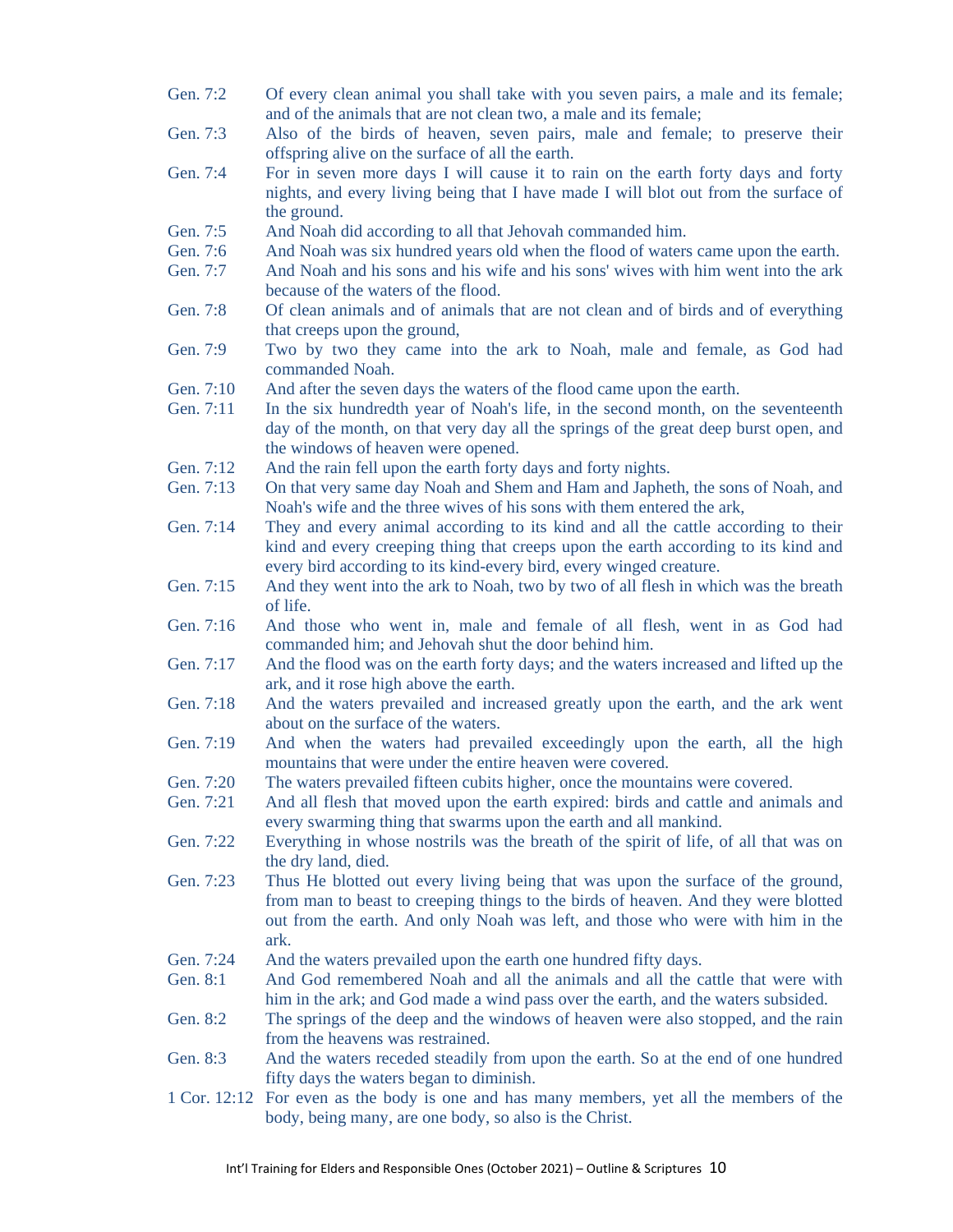- Phil. 2:12 So then, my beloved, even as you have always obeyed, not as in my presence only but now much rather in my absence, work out your own salvation with fear and trembling;
- Phil. 2:13 For it is God who operates in you both the willing and the working for His good pleasure.
- 1 Pet. 3:20 Who had formerly disobeyed when the long-suffering of God waited in the days of Noah, while the ark was being prepared; entering into which, a few, that is, eight souls, were brought safely through by water.
- 1 Pet. 3:21 Which water, as the antitype, also now saves you, that is, baptism, not a putting away of the filth of the flesh but the appeal of a good conscience unto God, through the resurrection of Jesus Christ,
- D. The ark built by Noah is a type of Christ as the salvation of God's elect; the ark that we are building today is the corporate Christ, the church, as our salvation from today's crooked, perverted, and evil generation—vv. 20-21; 1 Cor. 12:12, 27.
	- 1 Pet. 3:20 Who had formerly disobeyed when the long-suffering of God waited in the days of Noah, while the ark was being prepared; entering into which, a few, that is, eight souls, were brought safely through by water.
	- 1 Pet. 3:21 Which water, as the antitype, also now saves you, that is, baptism, not a putting away of the filth of the flesh but the appeal of a good conscience unto God, through the resurrection of Jesus Christ,
	- 1 Cor. 12:12 For even as the body is one and has many members, yet all the members of the body, being many, are one body, so also is the Christ.
	- 1 Cor. 12:27 Now you are the body of Christ, and members individually.
- E. The church life is today's ark to terminate the present age and bring in God's kingdom—1:2; 12:12, 27; 1 Thes. 1:1, 9-10:
	- 1 Cor. 1:2 To the church of God which is in Corinth, to those who have been sanctified in Christ Jesus, the called saints, with all those who call upon the name of our Lord Jesus Christ in every place, who is theirs and ours:
	- 1 Cor. 12:12 For even as the body is one and has many members, yet all the members of the body, being many, are one body, so also is the Christ.
	- 1 Cor. 12:27 Now you are the body of Christ, and members individually.
	- 1 Thes. 1:1 Paul and Silvanus and Timothy to the church of the Thessalonians in God the Father and the Lord Jesus Christ: Grace to you and peace.
	- 1 Thes. 1:9 For they themselves report concerning us what kind of entrance we had toward you and how you turned to God from the idols to serve a living and true God
	- 1 Thes. 1:10 And await His Son from the heavens, whom He raised from the dead, Jesus, who delivers us from the wrath which is coming.
	- 1. The Lord desires "the family of Noah" to build the ark and testify against the trend of the age so that He can use them to terminate the age and bring in the kingdom age—Heb. 11:7; Rev. 11:15.
		- Heb. 11:7 By faith Noah, having been divinely instructed concerning things not yet seen and being moved by pious fear, prepared an ark for the salvation of his house, through which he condemned the world, and became heir of the righteousness which is according to faith.
		- Rev. 11:15 And the seventh angel trumpeted; and there were loud voices in heaven, saying, The kingdom of the world has become the kingdom of our Lord and of His Christ, and He will reign forever and ever.
	- 2. What we are building in the church life is the corporate Christ as the ark for our salvation and for the salvation of the ones under our care—1 Cor. 12:12; 14:26; Phil. 2:12-13.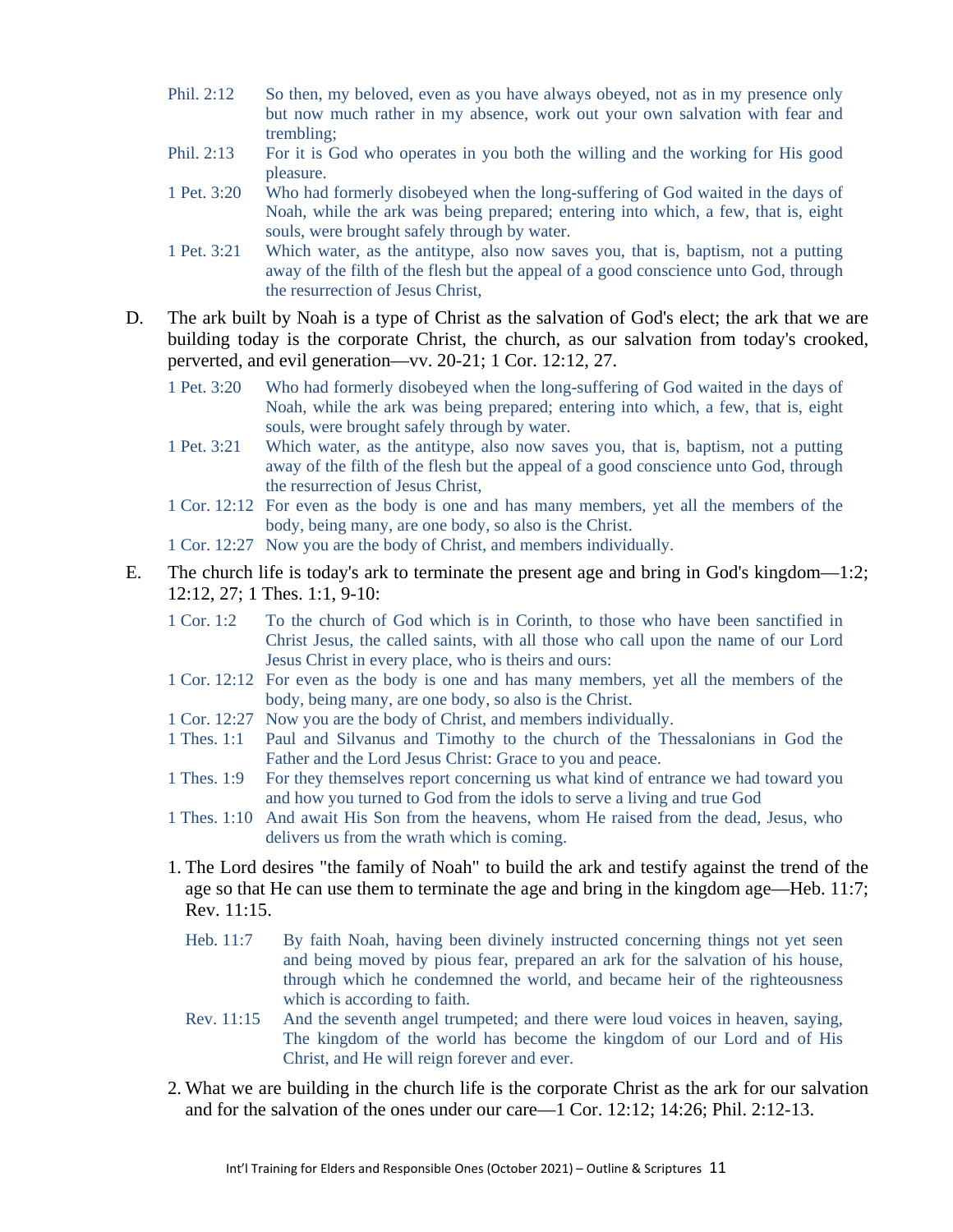- 1 Cor. 12:12 For even as the body is one and has many members, yet all the members of the body, being many, are one body, so also is the Christ.
- 1 Cor. 14:26 What then, brothers? Whenever you come together, each one has a psalm, has a teaching, has a revelation, has a tongue, has an interpretation. Let all things be done for building up.
- Phil. 2:12 So then, my beloved, even as you have always obeyed, not as in my presence only but now much rather in my absence, work out your own salvation with fear and trembling;
- Phil. 2:13 For it is God who operates in you both the willing and the working for His good pleasure.
- F. God wants the church, the ark, where we can be saved from today's evil generation—Acts  $2:40-47:$ 
	- Acts 2:40 And with many other words he solemnly testified and exhorted them, saying, Be saved from this crooked generation.
	- Acts 2:41 Those then who received his word were baptized, and there were added on that day about three thousand souls.
	- Acts 2:42 And they continued steadfastly in the teaching and the fellowship of the apostles, in the breaking of bread and the prayers.
	- Acts 2:43 And fear was upon every soul; and many wonders and signs took place through the apostles.
	- Acts 2:44 And all those who believed were together and had all things common;
	- Acts 2:45 And they sold their properties and possessions and divided them to all, as anyone had need.
	- Acts 2:46 And day by day, continuing steadfastly with one accord in the temple and breaking bread from house to house, they partook of their food with exultation and simplicity of heart,
	- Acts 2:47 Praising God and having grace with all the people. And the Lord added together day by day those who were being saved.
	- 1. God wants to save us—through this ark—from the crooked generation and usher us into God's kingdom to fulfill His eternal purpose—Matt. 6:33; 13:43; Luke 12:32; Rev. 11:15.
		- Matt. 6:33 But seek first His kingdom and His righteousness, and all these things will be added to you.
		- Matt. 13:43 Then the righteous will shine forth like the sun in the kingdom of their Father. He who has ears to hear, let him hear.
		- Luke 12:32 Do not be afraid, little flock, because your Father has been well pleased to give you the kingdom.
		- Rev. 11:15 And the seventh angel trumpeted; and there were loud voices in heaven, saying, The kingdom of the world has become the kingdom of our Lord and of His Christ, and He will reign forever and ever.
	- 2. God cares for whether or not we are in the ark, the proper church life; He wants us to be a part of the corporate Christ, part of the testimony of Jesus—1 Cor. 12:12; Rev. 1:2, 9, 11, 20; 22:16.
		- 1 Cor. 12:12 For even as the body is one and has many members, yet all the members of the body, being many, are one body, so also is the Christ.
		- Rev. 1:2 Who testified the word of God and the testimony of Jesus Christ, even all that he saw.
		- Rev. 1:9 I John, your brother and fellow partaker in the tribulation and kingdom and endurance in Jesus, was on the island called Patmos because of the word of God and the testimony of Jesus.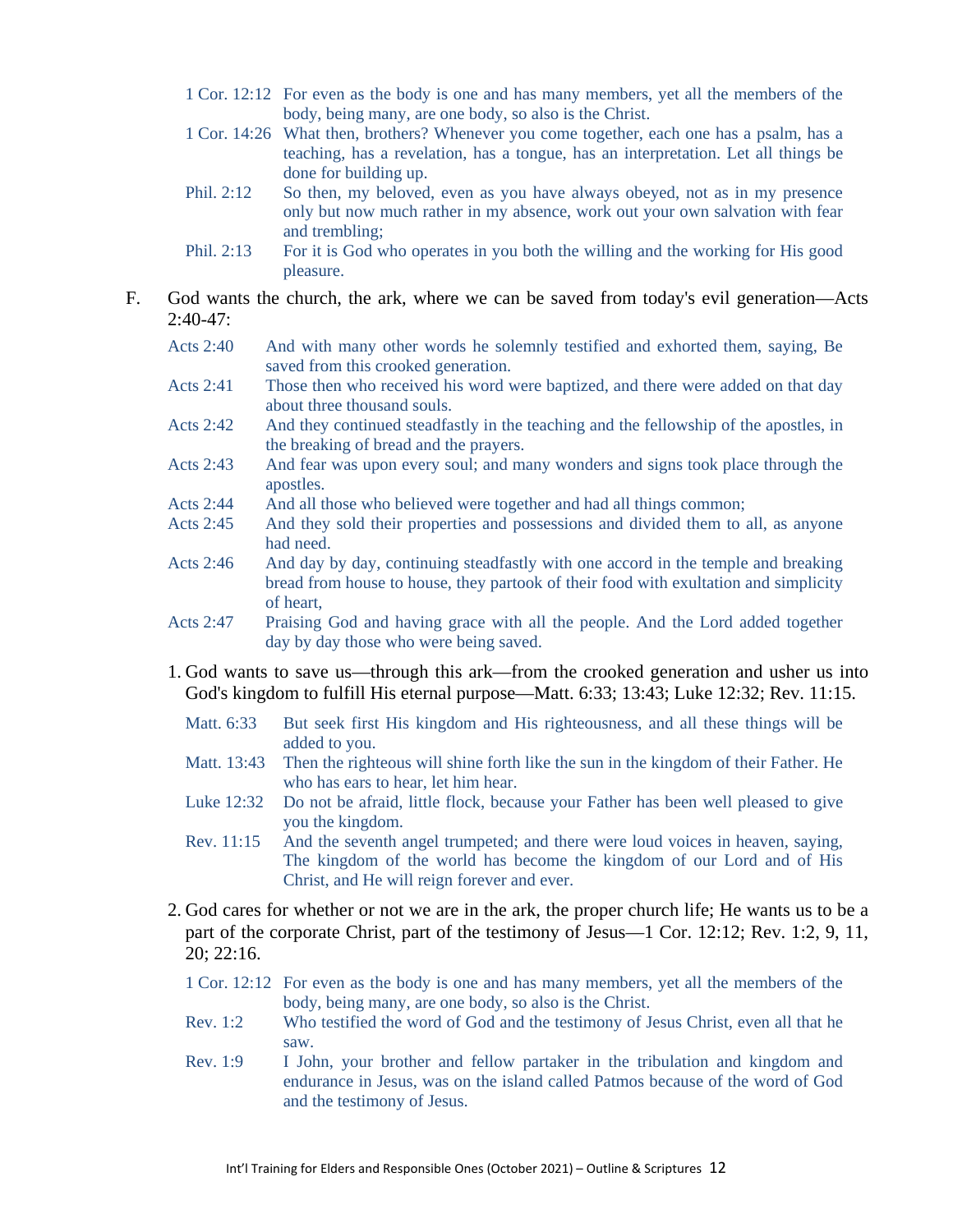- Rev. 1:11 Saying, What you see write in a scroll and send it to the seven churches: to Ephesus and to Smyrna and to Pergamos and to Thyatira and to Sardis and to Philadelphia and to Laodicea.
- Rev. 1:20 The mystery of the seven stars which you saw upon My right hand and the seven golden lampstands: The seven stars are the messengers of the seven churches, and the seven lampstands are the seven churches.
- Rev. 22:16 I Jesus have sent My angel to testify to you these things for the churches. I am the Root and the Offspring of David, the bright morning star.
- G. When this ark is built up, the Lord Jesus will return—19:7; 22:7, 12, 20:
	- Rev. 19:7 Let us rejoice and exult, and let us give the glory to Him, for the marriage of the Lamb has come, and His wife has made herself ready.
	- Rev. 22:7 And behold, I come quickly. Blessed is he who keeps the words of the prophecy of this scroll.
	- Rev. 22:12 Behold, I come quickly, and My reward is with Me to render to each one as his work is.
	- Rev. 22:20 He who testifies these things says, Yes, I come quickly. Amen. Come, Lord Jesus!
	- 1. The Lord has not come back yet because He is still waiting for the ark to be built—Matt. 16:18, 27.
		- Matt. 16:18 And I also say to you that you are Peter, and upon this rock I will build My church, and the gates of Hades shall not prevail against it.
		- Matt. 16:27 For the Son of Man is to come in the glory of His Father with His angels, and then He will repay each man according to his doings.
	- 2. When the testimony of the church in the Lord's recovery is matured, the Lord Jesus will return—Rev. 19:7; 22:7, 12, 20.
		- Rev. 19:7 Let us rejoice and exult, and let us give the glory to Him, for the marriage of the Lamb has come, and His wife has made herself ready.
		- Rev. 22:7 And behold, I come quickly. Blessed is he who keeps the words of the prophecy of this scroll.
		- Rev. 22:12 Behold, I come quickly, and My reward is with Me to render to each one as his work is.
		- Rev. 22:20 He who testifies these things says, Yes, I come quickly. Amen. Come, Lord Jesus!

#### **IV. God needs the man-child for His greatest dispensational move—12:1-5, 7-12:**

- Rev. 12:1 And a great sign was seen in heaven: a woman clothed with the sun, and the moon underneath her feet, and on her head a crown of twelve stars;
- Rev. 12:2 And she was with child, and she cried out, travailing in birth and being in pain to bring forth.
- Rev. 12:3 And another sign was seen in heaven; and behold, there was a great red dragon, having seven heads and ten horns, and on his heads seven diadems.
- Rev. 12:4 And his tail drags away the third part of the stars of heaven, and he cast them to the earth. And the dragon stood before the woman who was about to bring forth, so that when she brings forth he might devour her child.
- Rev. 12:5 And she brought forth a son, a man-child, who is to shepherd all the nations with an iron rod; and her child was caught up to God and to His throne.
- Rev. 12:7 And there was war in heaven: Michael and his angels went to war with the dragon. And the dragon warred and his angels.
- Rev. 12:8 And they did not prevail, neither was their place found any longer in heaven.
- Rev. 12:9 And the great dragon was cast down, the ancient serpent, he who is called the Devil and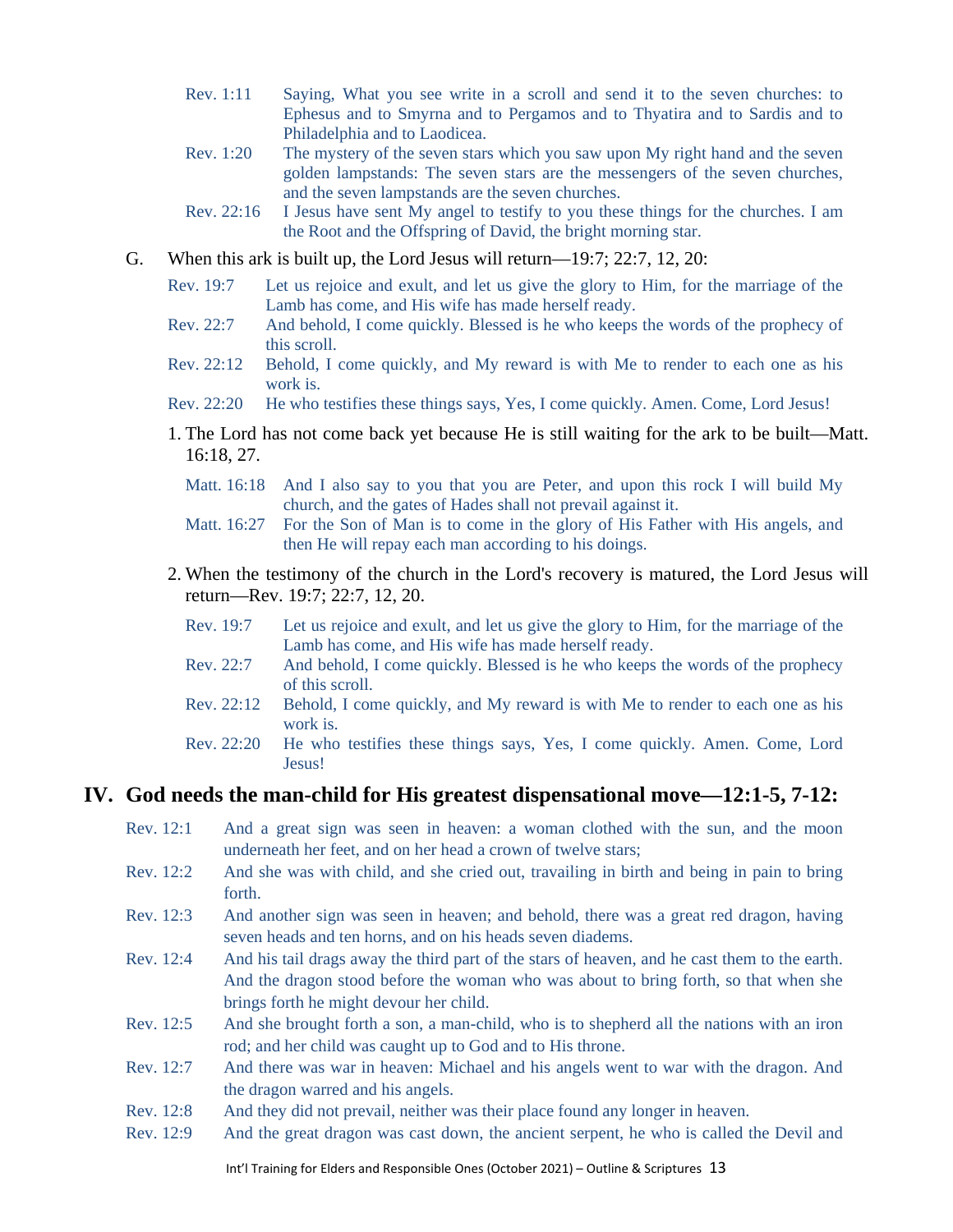Satan, he who deceives the whole inhabited earth; he was cast to the earth, and his angels were cast down with him.

- Rev. 12:10 And I heard a loud voice in heaven, saying, Now has come the salvation and the power and the kingdom of our God and the authority of His Christ, for the accuser of our brothers has been cast down, who accuses them before our God day and night.
- Rev. 12:11 And they overcame him because of the blood of the Lamb and because of the word of their testimony, and they loved not their soul-life even unto death.
- Rev. 12:12 Therefore be glad, O heavens and those who dwell in them. Woe to the earth and the sea because the devil has come down to you and has great rage, knowing that he has only a short time.
- A. The man-child refers to the overcomers in the church, to the portion of the people of God who are overcomers—2:26-27; 12:5.
	- Rev. 2:26 And he who overcomes and he who keeps My works until the end, to him I will give authority over the nations;
	- Rev. 2:27 And he will shepherd them with an iron rod, as vessels of pottery are broken in pieces, as I also have received from My Father;
	- Rev. 12:5 And she brought forth a son, a man-child, who is to shepherd all the nations with an iron rod; and her child was caught up to God and to His throne.
- B. The overcomers are the instrument that enables God to achieve His purpose; the man-child enables God to move—vv. 10-11:
	- Rev. 12:10 And I heard a loud voice in heaven, saying, Now has come the salvation and the power and the kingdom of our God and the authority of His Christ, for the accuser of our brothers has been cast down, who accuses them before our God day and night.
	- Rev. 12:11 And they overcame him because of the blood of the Lamb and because of the word of their testimony, and they loved not their soul-life even unto death.
	- 1. The man-child consists of the overcomers who stand on behalf of the church, take the position that the whole church should take, and do the work for the church—2:7b, 11b, 17b, 26-28; 3:5, 12, 21; 12:5, 11.
		- Rev. 2:7 He who has an ear, let him hear what the Spirit says to the churches. To him who overcomes, to him I will give to eat of the tree of life, which is in the Paradise of God.
		- Rev. 2:11 He who has an ear, let him hear what the Spirit says to the churches. He who overcomes shall by no means be hurt of the second death.
		- Rev. 2:17 He who has an ear, let him hear what the Spirit says to the churches. To him who overcomes, to him I will give of the hidden manna, and to him I will give a white stone, and upon the stone a new name written, which no one knows except he who receives it.
		- Rev. 2:26 And he who overcomes and he who keeps My works until the end, to him I will give authority over the nations;
		- Rev. 2:27 And he will shepherd them with an iron rod, as vessels of pottery are broken in pieces, as I also have received from My Father;
		- Rev. 2:28 And to him I will give the morning star.
		- Rev. 3:5 He who overcomes will be clothed thus, in white garments, and I shall by no means erase his name out of the book of life, and I will confess his name before My Father and before His angels.
		- Rev. 3:12 He who overcomes, him I will make a pillar in the temple of My God, and he shall by no means go out anymore, and I will write upon him the name of My God and the name of the city of My God, the New Jerusalem, which descends out of heaven from My God, and My new name.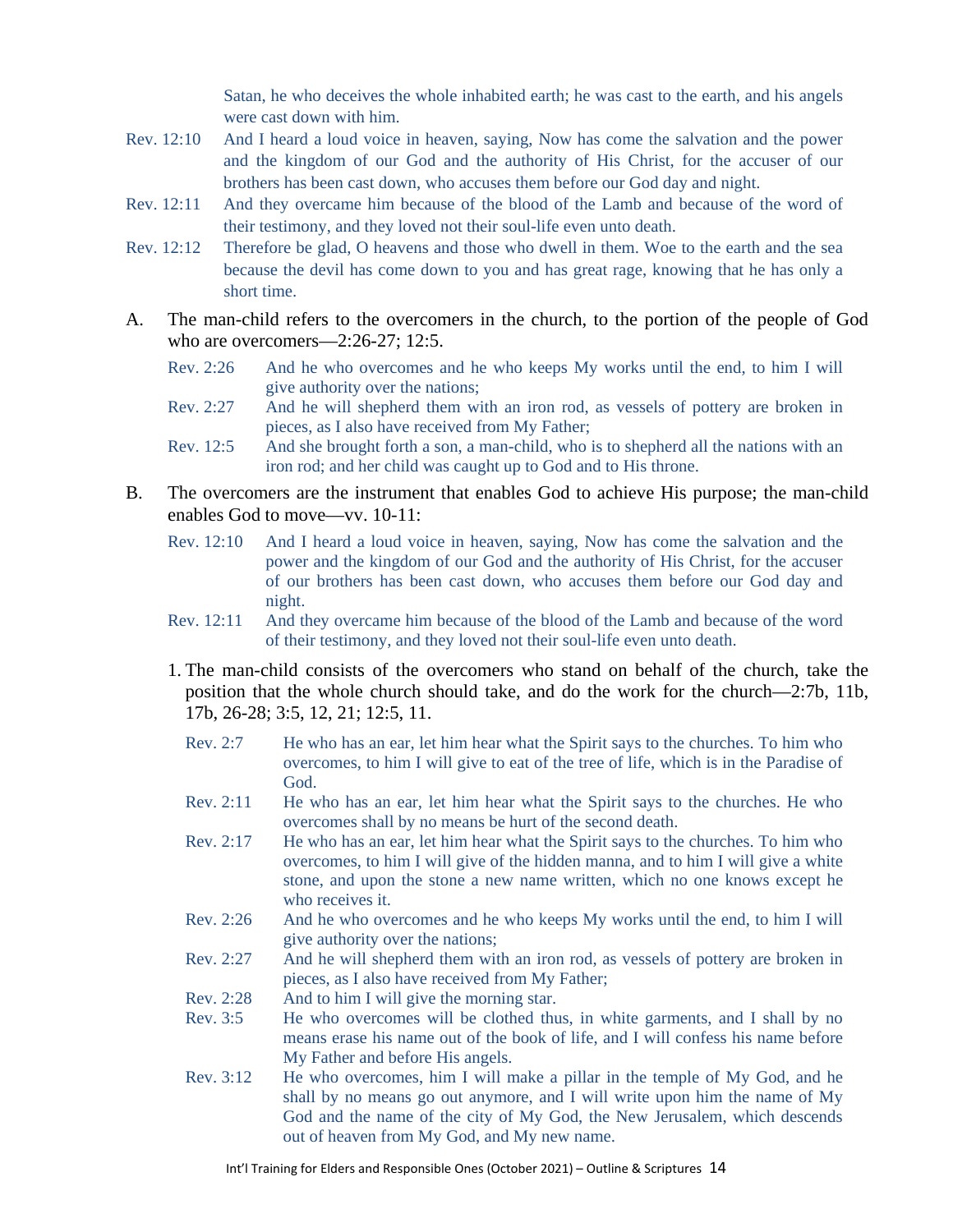- Rev. 3:21 He who overcomes, to him I will give to sit with Me on My throne, as I also overcame and sat with My Father on His throne.
- Rev. 12:5 And she brought forth a son, a man-child, who is to shepherd all the nations with an iron rod; and her child was caught up to God and to His throne.
- Rev. 12:11 And they overcame him because of the blood of the Lamb and because of the word of their testimony, and they loved not their soul-life even unto death.

2. When God gains these overcomers, His purpose will be attained, and He will be satisfied.

- C. The universal bright woman represents the totality of God's people, and the man-child is the stronger part within the woman—Gen. 3:15; Rev. 12:1-2, 5:
	- Gen. 3:15 And I will put enmity / Between you and the woman / And between your seed and her seed; / He will bruise you on the head, / But you will bruise him on the heel.
	- Rev. 12:1 And a great sign was seen in heaven: a woman clothed with the sun, and the moon underneath her feet, and on her head a crown of twelve stars;
	- Rev. 12:2 And she was with child, and she cried out, travailing in birth and being in pain to bring forth.
	- Rev. 12:5 And she brought forth a son, a man-child, who is to shepherd all the nations with an iron rod; and her child was caught up to God and to His throne.
	- 1. In the Bible the stronger ones among God's people are considered a collective unit fighting the battle for God and bringing God's kingdom down to earth—vv. 5, 10-11.
		- Rev. 12:5 And she brought forth a son, a man-child, who is to shepherd all the nations with an iron rod; and her child was caught up to God and to His throne.
		- Rev. 12:10 And I heard a loud voice in heaven, saying, Now has come the salvation and the power and the kingdom of our God and the authority of His Christ, for the accuser of our brothers has been cast down, who accuses them before our God day and night.
		- Rev. 12:11 And they overcame him because of the blood of the Lamb and because of the word of their testimony, and they loved not their soul-life even unto death.
	- 2. God will use the man-child to fulfill His economy and to accomplish His purpose—1 Tim. 1:4; 2 Tim. 1:9; Eph. 1:9, 11; 3:11:
		- 1 Tim. 1:4 Nor to give heed to myths and unending genealogies, which produce questionings rather than God's economy, which is in faith.
		- 2 Tim. 1:9 Who has saved us and called us with a holy calling, not according to our works but according to His own purpose and grace, which was given to us in Christ Jesus before the times of the ages
		- Eph. 1:9 Making known to us the mystery of His will according to His good pleasure, which He purposed in Himself,
		- Eph. 1:11 In whom also we were designated as an inheritance, having been predestinated according to the purpose of the One who works all things according to the counsel of His will,
		- Eph. 3:11 According to the eternal purpose which He made in Christ Jesus our Lord,
		- a. God needs the man-child to defeat His enemy and to bring in His kingdom so that His eternal purpose might be accomplished—Rev. 12:10.
			- Rev. 12:10 And I heard a loud voice in heaven, saying, Now has come the salvation and the power and the kingdom of our God and the authority of His Christ, for the accuser of our brothers has been cast down, who accuses them before our God day and night.
		- b. The Lord's recovery is the practicality of God's economy today, and His economy can be carried out only by the man-child—v. 5.